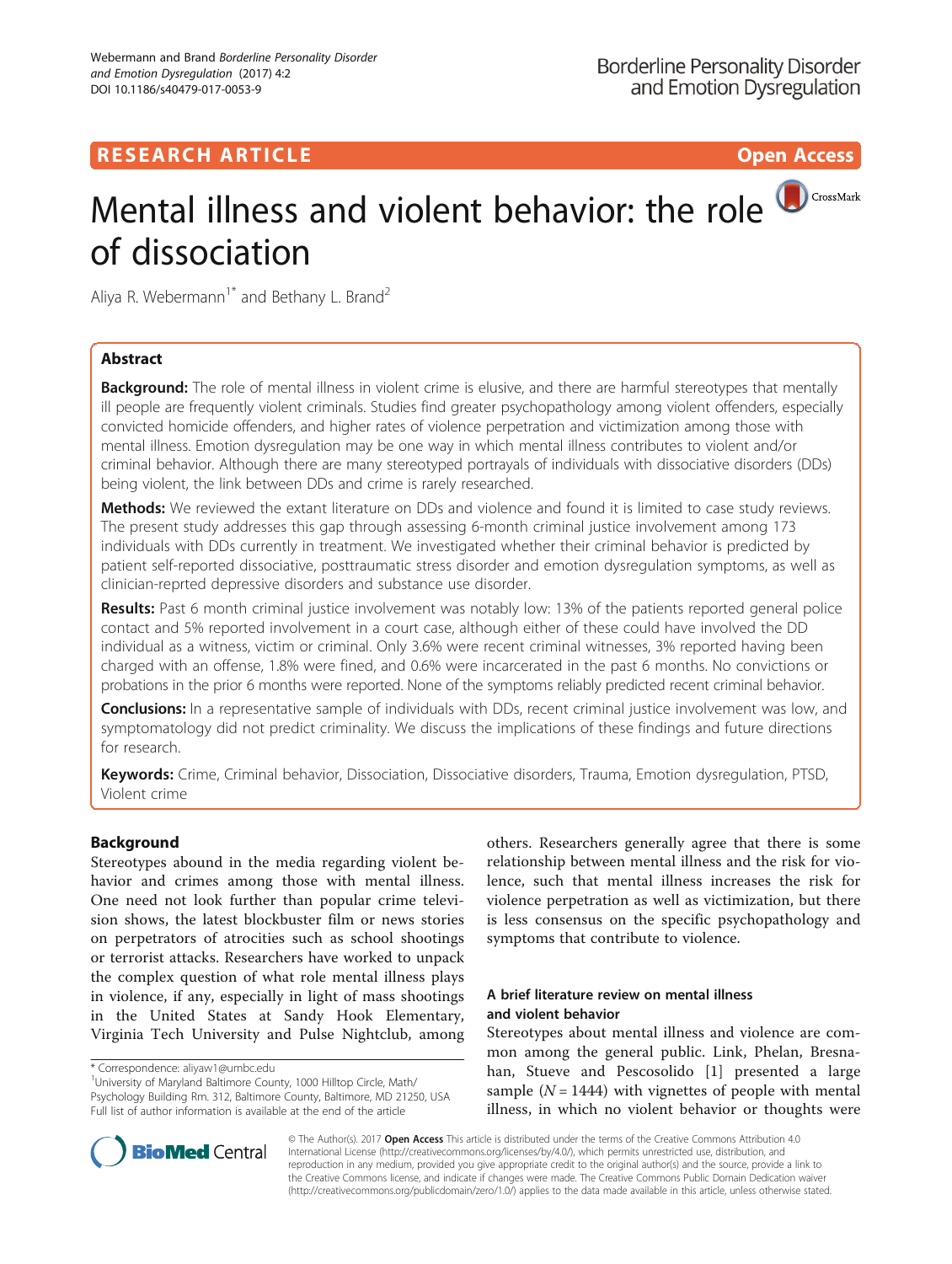described, and inquired how likely it was that the "patient" would be violent. Many participants believed it likely that the hypothetical mentally ill individual would perpetrate violence: 17% of respondents endorsed violence as likely among those with minor interpersonal problems, and 33% and 61% thought violence was likely among people with major depression or schizophrenia, respectively. Individuals with mental illness are frequently aware of others' negative perceptions of them, which can worsen isolation, negative affect and treatment adherence [[2, 3](#page-11-0)].

Individuals with psychological disorders that are highly stigmatized and misunderstood, such as schizophrenia, borderline personality disorder (BPD) and dissociative identity disorder (DID), often face harmful and inaccurate stereotypes which portray them as dangerous and untreatable menaces who require psychiatric or forensic institutionalization. However, as we will review in this study, it is a myth that individuals with DID are the most likely patients in the mental health system to be violent. Various methodologies have been used to study the link between mental illness and violence including: reporting on the prevalence of mental illness among convicted violent offenders, typically homicide defendants; examining violent behavior and crime among clinical populations; and assessing prevalence of violent behavior and crime among those with mental illness in the general population (see Tables 1, [2](#page-2-0), [3](#page-3-0), [4](#page-4-0) and [5](#page-5-0) below for the results of studies utilizing each of these methodologies). Many studies examine only violence perpetration, but some examine victimization as well [[4](#page-11-0)–[6](#page-11-0)] (Table 1).

In research on the prevalence of mental illness among violent offenders, multiple studies have found the highest rates of violence among individuals with substance use disorders, rather than schizophrenia, BPD and other psychotic disorders [\[7](#page-11-0)–[11\]](#page-11-0) (Tables [2](#page-2-0) and [3\)](#page-3-0). Rates of substance use disorders (including alcohol use disorders and illicit substance use disorders) among self-reported violent offenders range from 20 to 42% [[7, 11](#page-11-0), [12](#page-11-0)] (Table [2\)](#page-2-0). Rates of substance use disorders among convicted homicide offenders are lower but still noteworthy, ranging from 1 to 20% [\[8](#page-11-0), [9, 13, 14](#page-11-0)] (Table [3](#page-3-0)).

Other studies have approached the question of how mental illness intersects with violence through examining rates of violent behavior among clinical populations. These studies tend to focus on severe/serious mental illness (SMI), that is, disorders which cause or are associated with serious functional impairment or limitations on major life activities [\[15](#page-11-0)]. The majority of studies on violent behavior among SMI patients focus on schizophrenia, although some also include other SMIs such as bipolar disorder and antisocial personality disorder (Table [4](#page-4-0)). Studies on violent behavior and homicide among individuals with schizophrenia indicate these individuals are at increased risk for both violence perpetration and victimization, but that violence is often predicted by comorbid substance use, medication noncompliance and a recent history of being assaulted [[16](#page-11-0)–[18](#page-11-0)]. Studies on violent behavior among individuals with BPD indicate that emotion dysregulation is a longitudinal mediator of violent behavior and may be a primary mechanism that increases risk for violence in this population [[19](#page-11-0), [20\]](#page-11-0). The complex DDs, including DID, have been conceptualized as disorders of emotional dysregulation and are often highly comorbid with BPD [[21\]](#page-11-0). The association of emotion dysregulation with violence in DDs should be further examined.

## Dissociative disorders and violent behavior

Notably missing from almost all studies on the intersection of mental illness and violent crime are individuals with dissociative disorders (DDs), including DID and DD not otherwise specified (DDNOS in DSM-IV)/other

**Table 1** Victimization among DD and mixed clinical populations

| Data source and timeframe                                                                           | N                                                 |     |          |        | <b>IPV</b><br>(physical/sexual)     | Sexual<br>Assault   | Diagnoses<br>represented in study               |
|-----------------------------------------------------------------------------------------------------|---------------------------------------------------|-----|----------|--------|-------------------------------------|---------------------|-------------------------------------------------|
| Adult outpatients at community<br>mental health centers, Hawaii,                                    | 2209                                              | N/A | 12.3%    | N/A    | N/A                                 | Grouped<br>w/severe | Other psychotic disorder<br>$(26.4\%)$          |
|                                                                                                     |                                                   |     |          |        |                                     |                     | Other severe mental<br>health disorders (18.9%) |
|                                                                                                     |                                                   |     |          |        |                                     |                     | Mood disorders (11.8%)                          |
|                                                                                                     |                                                   |     |          |        |                                     |                     | Schizophrenia (10.1%)                           |
| Adult partial day outpatient,<br>full outpatient and inpatient,<br>Illinois, US, 12-month timeframe | 936                                               | N/A | N/A      | 25.32% | N/A                                 | 2.64%               | Psychotic/major<br>affective disorder (100%)    |
| 94% female outpatients                                                                              | 275                                               | N/A | N/A      | N/A    | 26.1% (physical)                    | N/A                 | <b>DID 98%</b>                                  |
|                                                                                                     |                                                   |     |          |        |                                     |                     | DDNOS 2%                                        |
|                                                                                                     | US, 6-month timeframe<br>with DID, adult lifetime |     | Homicide |        | Severe Any<br>assault violent crime |                     | violence                                        |

<sup>a</sup>Self-report

<sup>b</sup>Clinician reports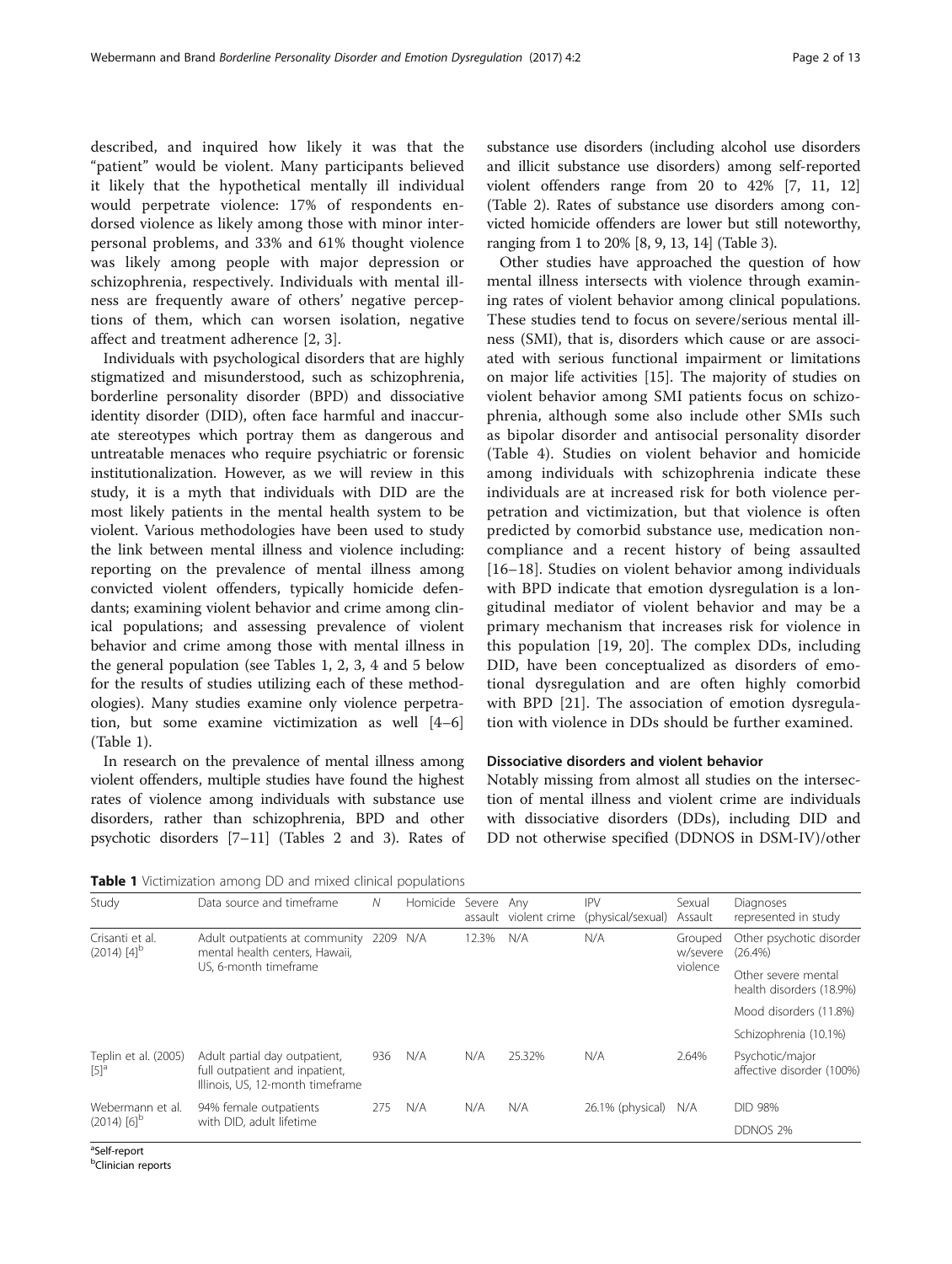| Study                                            | Data source and timeframe                                                          | N                | Homicide Severe | assault | Any violent<br>crime                                  | Sexual assault                | Diagnoses represented<br>in study (among only<br>perpetrators when possible) |
|--------------------------------------------------|------------------------------------------------------------------------------------|------------------|-----------------|---------|-------------------------------------------------------|-------------------------------|------------------------------------------------------------------------------|
| Coker et al.                                     | National Comorbidity                                                               | 10,123           | N/A             | N/A     | $1.7\%$ <sup>a/b</sup>                                | N/A                           | Conduct disorder (20.42%)                                                    |
| $(2014)$ $[12]$ <sup>a/b</sup>                   | Survey-Adolescent Supplement,<br>US (ages 13-17), 2001-2004,<br>lifetime timeframe |                  |                 |         | (same % for both<br>arrest record<br>and self-report) |                               | Substance use disorder<br>(19.58%)                                           |
|                                                  |                                                                                    |                  |                 |         |                                                       |                               | Mood disorder (12.51%)                                                       |
|                                                  |                                                                                    |                  |                 |         |                                                       |                               | ADHD (6.8%)                                                                  |
|                                                  |                                                                                    |                  |                 |         |                                                       |                               | Oppositional defiant<br>disorder (4.54%)                                     |
|                                                  |                                                                                    |                  |                 |         |                                                       |                               | Intermittent explosive<br>disorder (4.29%)                                   |
|                                                  |                                                                                    |                  |                 |         |                                                       |                               | Eating disorder (3.43%)                                                      |
|                                                  |                                                                                    |                  |                 |         |                                                       |                               | PTSD (2.92%)                                                                 |
|                                                  |                                                                                    |                  |                 |         |                                                       |                               | No diagnosis (0.37%)                                                         |
| Elbogen &<br>Johnson (2009)                      | National Epidemiologic Survey<br>on Alcohol and Related Conditions                 | 34,653           | N/A             | 6.78%   | 17.68%                                                | Grouped w/<br>severe violence | Substance use disorder<br>only (21.41%)                                      |
| $[7]^\text{b}$                                   | (NESARC), US, 2001-2003,<br>lifetime timeframe                                     |                  |                 |         |                                                       |                               | Mood disorder only<br>(10.47%)                                               |
|                                                  |                                                                                    |                  |                 |         |                                                       |                               | Mood disorder + substance<br>abuse (8.94%)                                   |
|                                                  |                                                                                    |                  |                 |         |                                                       |                               | Schizophrenia + substance<br>abuse (0.46%)                                   |
|                                                  |                                                                                    |                  |                 |         |                                                       |                               | Schizophrenia only (0.40%)                                                   |
|                                                  |                                                                                    |                  |                 |         |                                                       |                               | No diagnosis (58.32%)                                                        |
|                                                  |                                                                                    |                  |                 |         |                                                       |                               | Diagnoses represent total<br>N, not just offenders                           |
| Federal Bureau<br>of Investigations<br>$(FBI)^a$ | Uniform Crime Reporting (UCR)<br>Program, FBI, 2014, US, 1 year                    | 318.9<br>million | .004%           | 0.23%   | 0.37%                                                 | .03%                          | N/A                                                                          |
| Swanson et al.<br>$(1990)$ $[11]$ <sup>b</sup>   | Epidemiological Catchment<br>Area survey, National Institute                       | 10,059           | N/A             |         | 3.66%                                                 | N/A                           | Substance use disorder<br>(41.64%)                                           |
|                                                  | of Mental Health, US,<br>1 year timeframe                                          |                  |                 |         |                                                       |                               | Anxiety disorders (20.13%)                                                   |
|                                                  |                                                                                    |                  |                 |         |                                                       |                               | Mood disorder (9.37%)                                                        |
|                                                  |                                                                                    |                  |                 |         |                                                       |                               | Schizophrenia/<br>schizophreniform disorder<br>$(3.92\%)$                    |
|                                                  |                                                                                    |                  |                 |         |                                                       |                               | No diagnosis (44.5%)                                                         |

<span id="page-2-0"></span>Table 2 Violent behavior, homicide and psychopathology among general populations

a Arrests b Self-report

specified DD (OSDD in DSM-5). This is true of mixed clinical population studies [\[22](#page-11-0)–[25\]](#page-11-0), studies on violence and mental illness in the general population [\[7](#page-11-0), [11](#page-11-0), [12](#page-11-0), [26\]](#page-11-0), as well as forensic studies of convicted violent offenders [\[8, 9](#page-11-0), [13, 14](#page-11-0), [27\]](#page-11-0). Although DID is missing from almost all the research on mental illness and violence, it gets an inordinate amount of focus in films about mental illness, particularly those in the horror and thriller genres such as Split, Psycho, Fight Club or Secret Window which portray people with dissociative self-states as prone to violence including homicide, or within comedies that poke fun at the "outlandishness" of dissociative self-states, such as Me, Myself and Irene. Given the paucity of research on violent behavior among individuals with DDs, coupled with the saturation of stereotypic portrayals of DDs in the media, misunderstanding abounds regarding what role dissociation plays in violent behavior, if any.

A few studies have examined dissociative symptoms, rather than DDs, as a predictor of violent interpersonal behavior within mixed clinical populations (Table [4](#page-4-0)). They typically focus on trait dissociation, that is, chronic and enduring dissociative experiences across multiple contexts [\[28\]](#page-11-0), compared to state dissociation, e.g.,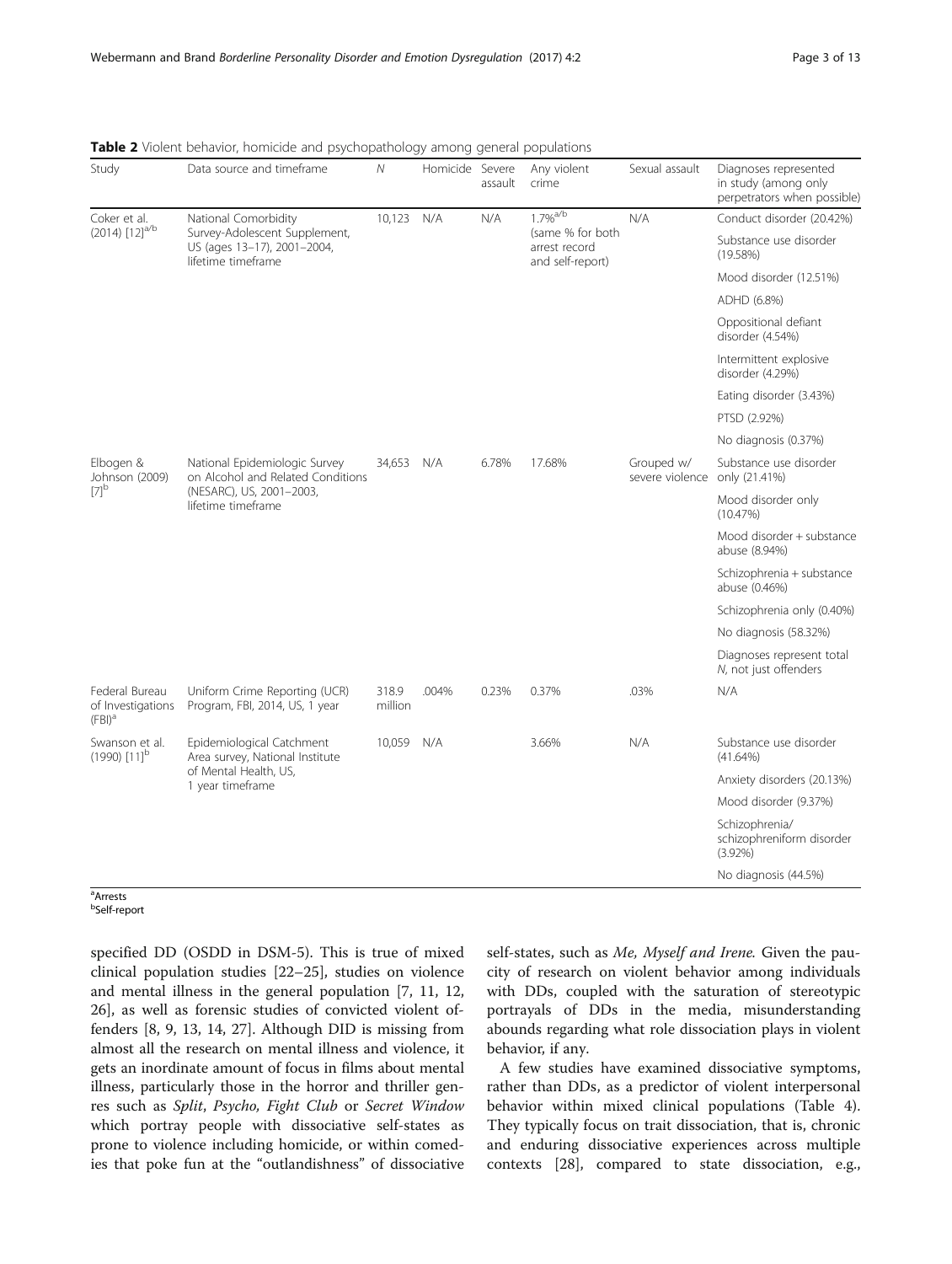| Study                                   | Data source and timeframe                                                 | Population                                               | Ν    | Diagnoses represented in study                  |
|-----------------------------------------|---------------------------------------------------------------------------|----------------------------------------------------------|------|-------------------------------------------------|
| Fazel & Grann (2004) [8] <sup>a</sup>   | Sweden state crime register                                               | Convicted homicide offenders,                            | 2005 | Substance use disorder (19.7%)                  |
|                                         | 1988-2011, 14-year timeframe                                              | 91.7% male                                               |      | Personality disorder (11.3%)                    |
|                                         |                                                                           |                                                          |      | Schizophrenia (8.9%)                            |
|                                         |                                                                           |                                                          |      | Other psychotic disorder (6.5%)                 |
|                                         |                                                                           |                                                          |      | Mood disorder (4.8%)                            |
|                                         |                                                                           |                                                          |      | Anxiety disorder (1.4%)                         |
|                                         |                                                                           |                                                          |      | Adjustment disorder (2.8%)                      |
|                                         |                                                                           |                                                          |      | Drug-induced or organic<br>psychosis (2.4%)     |
|                                         |                                                                           |                                                          |      | Intellectual disability (0.6%)                  |
|                                         |                                                                           |                                                          |      | PTSD (0.5%)                                     |
|                                         |                                                                           |                                                          |      | Other axis I disorder (11.9%)                   |
|                                         |                                                                           |                                                          |      | No diagnosis (8%)                               |
| Flynn et al. (2011) [9] <sup>a</sup>    | UK and Wales National Confidential                                        | Convicted homicide offenders,                            | 4752 | Substance use disorder (8.22%)                  |
|                                         | Inquiry into Suicide and Homicide<br>by People with Mental Illness (NCI), | 90% male                                                 |      | Personality disorder (6.71%)                    |
|                                         | 1997-2004, 8-year timeframe                                               |                                                          |      | Mood disorder (6.32%)                           |
|                                         |                                                                           |                                                          |      | Schizophrenia (5.8%)                            |
|                                         |                                                                           |                                                          |      | No diagnosis (68.33%)                           |
| Rodway et al. (2014) [13] <sup>a</sup>  | UK and Wales National Confidential<br>Inquiry into Suicide and Homicide   | Convicted homicide offenders,<br>90% male                | 28   | Schizophrenia or delusional<br>disorder (50%)   |
|                                         | by People with Mental Illness (NCI),<br>2003-2005, 3-year timeframe       |                                                          |      | Personality disorder (21%)                      |
|                                         |                                                                           |                                                          |      | Substance use disorder (15%)                    |
|                                         |                                                                           |                                                          |      | Mood disorder (4%)                              |
|                                         |                                                                           |                                                          |      | No diagnosis (10%)                              |
| Simpson et al. (2004) [14] <sup>a</sup> | Homicide Monitoring Database                                              | Convicted homicide offenders,                            | 1498 | Schizophrenia (3.67%)                           |
|                                         | of the New Zealand Police/Law<br>Enforcement System, New Zealand,         | 68% male                                                 |      | Other psychotic disorder (1.27%)                |
|                                         | 1970-2000, 30-year timeframe                                              |                                                          |      | Mood disorder (1.2%)                            |
|                                         |                                                                           |                                                          |      | Personality disorder (0.73%)                    |
|                                         |                                                                           |                                                          |      | Substance use disorder (0.67%)                  |
|                                         |                                                                           |                                                          |      | Neurocognitive disorder (0.60%)                 |
|                                         |                                                                           |                                                          |      | Intellectual disability (0.60%)                 |
|                                         |                                                                           |                                                          |      | No diagnosis (91.3%)                            |
| Wilcox (1985) [27] <sup>d</sup>         | Contra Costa County, California<br>Coroner's Office (US), 1978-1980,      | Convicted homicide offenders,<br>gender demographics N/A | 71   | Antisocial personality disorder<br>(32.4%)      |
|                                         | 3-year timeframe                                                          |                                                          |      | Substance use disorder (19.7%)                  |
|                                         |                                                                           |                                                          |      | Schizophrenia (9.85%)                           |
|                                         |                                                                           |                                                          |      | Neurocognitive disorder (2.82%)                 |
|                                         |                                                                           |                                                          |      | Adjustment disorder (1.41%)                     |
|                                         |                                                                           |                                                          |      | Substance-induced psychotic<br>disorder (1.41%) |
|                                         |                                                                           |                                                          |      | Substance-induced psychotic<br>disorder (1.41%) |
|                                         |                                                                           |                                                          |      | Other personality disorder<br>$(1.41\%)$        |
|                                         |                                                                           |                                                          |      | No diagnosis (31%)                              |

## <span id="page-3-0"></span>Table 3 Psychopathology among convicted homicide offenders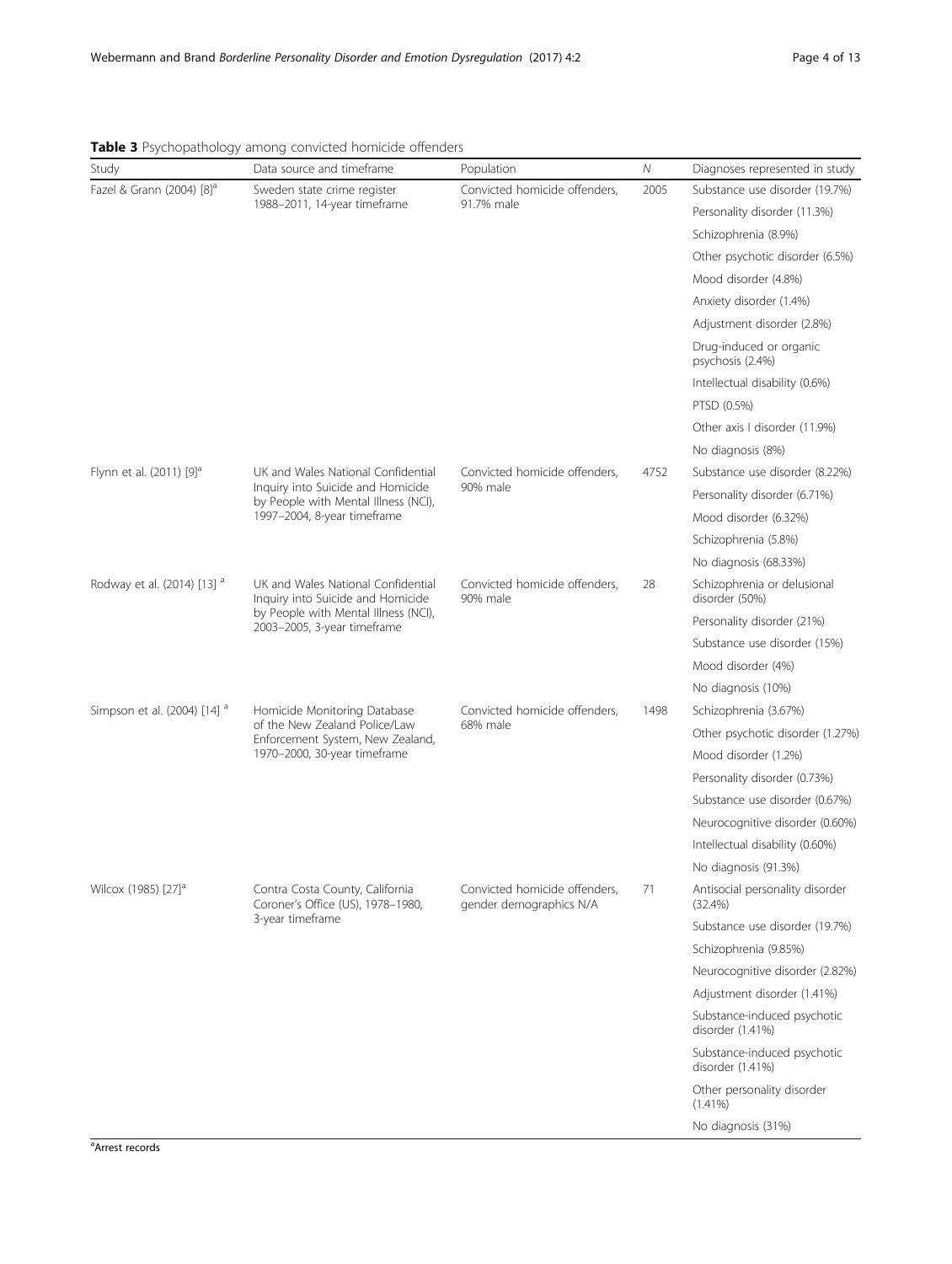| Study                                                            | Data source and<br>timeframe                                                           | $\mathcal N$ |         | Homicide Severe assault                                                                    | crime                 | Any violent Sexual assault/<br>interpersonal violence                                               | Diagnoses represented<br>in study (among only<br>perpetrators<br>when possible) |
|------------------------------------------------------------------|----------------------------------------------------------------------------------------|--------------|---------|--------------------------------------------------------------------------------------------|-----------------------|-----------------------------------------------------------------------------------------------------|---------------------------------------------------------------------------------|
| Bruce et al.<br>$(2014)$ $[22]$ <sup>a/b</sup>                   | <b>Biomedical Research</b><br>Centre Case Register                                     |              | 165 N/A | 35.2%b                                                                                     | 46.1% <sup>a</sup>    | Sexual assault grouped<br>w/severe violence                                                         | Schizophrenia<br>(66.67%)                                                       |
|                                                                  | Interactive Search<br>tool, UK, 2009,<br>lifetime timeframe                            |              |         |                                                                                            |                       |                                                                                                     | Substance use<br>disorder (35.2%)                                               |
|                                                                  |                                                                                        |              |         |                                                                                            |                       |                                                                                                     | Antisocial personality<br>disorder (24.2%)                                      |
|                                                                  |                                                                                        |              |         |                                                                                            |                       |                                                                                                     | Diagnoses represent<br>total N, not just<br>offenders                           |
| Egeland and<br>Susman-<br>Stillman (1996)<br>$[33]$ <sup>c</sup> | Mothers/survivors of<br>childhood maltreatment,<br>outpatient                          | 24           | N/A     | N/A                                                                                        | N/A                   | 58.33% childhood<br>maltreatment<br>(dissociation<br>significantly higher<br>among abusive mothers) | N/A                                                                             |
| Hodgins et al.                                                   | Adult inpatients in                                                                    |              | 205 N/A | 33.2%b                                                                                     | $34.1\%$ <sup>a</sup> | N/A                                                                                                 | Schizophrenia (65%)                                                             |
| (2007) [23] <sup>a/b</sup>                                       | government mental<br>health hospital, UK,<br>lifetime timeframe                        |              |         |                                                                                            |                       |                                                                                                     | Substance use<br>disorder (60%)                                                 |
|                                                                  |                                                                                        |              |         |                                                                                            |                       |                                                                                                     | Bipolar disorder I or II<br>$(18.5\%)$                                          |
|                                                                  |                                                                                        |              |         |                                                                                            |                       |                                                                                                     | Schizoaffective<br>disorder (8.78%)                                             |
| Jordan et al.<br>$(1996)$ $[25]$ <sup>b</sup>                    | Women entering<br>prison, US, 6-24                                                     | 805          |         |                                                                                            |                       |                                                                                                     | Substance use<br>disorder (47.4%)                                               |
|                                                                  | month timeframe                                                                        |              |         |                                                                                            |                       |                                                                                                     | Borderline personality<br>disorder (28%)                                        |
|                                                                  |                                                                                        |              |         |                                                                                            |                       |                                                                                                     | Antisocial personality<br>disorder (11.9%)                                      |
|                                                                  |                                                                                        |              |         |                                                                                            |                       |                                                                                                     | Major depression<br>$(10.8\%)$                                                  |
| Kaplan et al.<br>$(1998)$ [32] <sup>b</sup>                      | Adult outpatients in<br>mood disorder clinic,<br>NY, US, lifetime<br>timeframe         |              | 122 0%  | % N/A but dissociative<br>symptoms significantly/<br>positively correlated<br>with assault | N/A                   | N/A                                                                                                 | DES score above<br>cutoff indicative of<br>potential DD (29%) <sup>a</sup>      |
| Matejkowski                                                      | Indiana Criminal Justice                                                               | 95           | 100%    | 46%                                                                                        | N/A                   | 14%                                                                                                 | Mood disorder (74%)                                                             |
| et al. (2008)<br>$[24]$ <sup>a</sup>                             | Institute (US), 1990-2002,<br>12-year timeframe                                        |              |         |                                                                                            |                       |                                                                                                     | Schizophrenia (28%)                                                             |
|                                                                  |                                                                                        |              |         |                                                                                            |                       |                                                                                                     | Other psychotic<br>disorder (15%)                                               |
| Quimby and<br>Putnam (1991)<br>$[31]^\mathsf{c}$                 | Adult inpatients in state<br>psychiatric hospital,<br>Maine, US,<br>lifetime timeframe | 70           | N/A     | N/A                                                                                        | N/A                   | % N/A but dissociation<br>significantly/positively<br>correlated w/sexual<br>aggression             | DES score above<br>cutoff indicative of<br>potential DD (30%) <sup>e</sup>      |

<span id="page-4-0"></span>

|  |  | Table 4 Violent behavior and homicide among mixed clinical populations |  |  |  |
|--|--|------------------------------------------------------------------------|--|--|--|
|  |  |                                                                        |  |  |  |

DD dissociative disorder, DID dissociative identity disorder, N/A not applicable (not inquired in the study), DES Dissociative Experiences Scale Arrest records

<sup>b</sup>Self-reports

<sup>c</sup>Clinician reports

<sup>d</sup>DES ≥ 25<br><sup>e</sup>DES > 20

 $^{\rm e}$ DES  $\geq 30$ 

transient, not enduring and time-limited dissociative experiences [[29\]](#page-11-0), the latter of which are often anecdotally reported by violent offenders, such as amnesia for a violent episode and violence-related dissociative episodes [[30\]](#page-11-0). Quimby and Putnam [[31\]](#page-11-0) found that among adult psychiatric inpatients, trait dissociation was positively correlated with patient sexual aggression via staff reports. Kaplan and colleagues [[32\]](#page-11-0) found a positive correlation between trait dissociation and patientreported general aggression among psychiatric outpatients. Dissociation has also been posited to play a role in the intergenerational transmission of domestic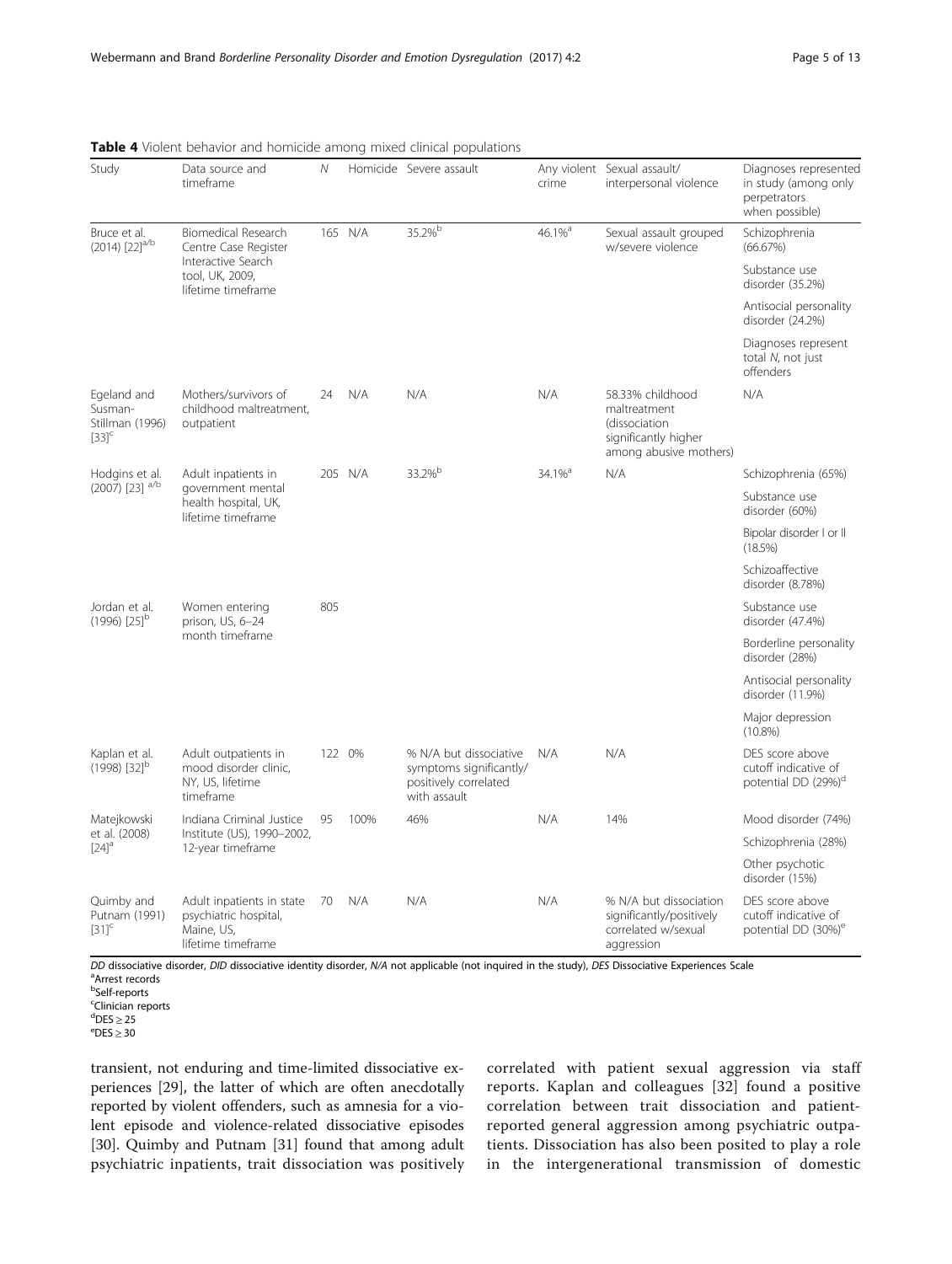| Study                                                   | Population                                                   | N   | Violent/<br>homicidal<br>self-states | Severe<br>assault | behavior | Any violent Incarceration | <b>IPV</b><br>(physical/<br>sexual) | Sexual<br>assault | Childhood<br>maltreatment<br>(physical/sexual) | Homicide |
|---------------------------------------------------------|--------------------------------------------------------------|-----|--------------------------------------|-------------------|----------|---------------------------|-------------------------------------|-------------------|------------------------------------------------|----------|
| Dell &<br>Fisenhower<br>$(1990)$ $[34]$ <sup>a</sup>    | Adolescents.<br>outpatient,<br>100% DID                      | 11  | 64%                                  | N/A               | 55%      | N/A                       | N/A                                 | N/A               | N/A                                            | N/A      |
| Kluft (1987) [35] <sup>a</sup>                          | Mothers,<br>outpatient,<br>100% DID                          | 75  | 33.3%                                | N/A               | N/A      | N/A                       | N/A                                 | N/A               | 16%                                            | N/A      |
| Lewis et al.<br>$(1997)$ $[40]$ <sup>a</sup>            | 92% male<br>incarcerated<br>homicide defendants,<br>100% DID | 12  | N/A                                  | N/A               | 100%     | 100%                      | N/A                                 | N/A               | N/A                                            | 100%     |
| Loewenstein and<br>Putnam (1990)<br>$[36]$ <sup>a</sup> | 100% male in-<br>and outpatients,<br>100% DID                | 21  | 60%                                  | N/A               | 47%      | 47%                       | N/A                                 | 13%               | N/A                                            | 19%      |
| Putnam et al.<br>$(1986)$ $[37]$ <sup>a</sup>           | 92% female in-<br>and outpatients,<br>100% DID               | 100 | 70%<br>(53% internally<br>homicidal) | N/A               | 29%      | N/A                       | N/A                                 | 20%               | N/A                                            | 19%      |
| Ross and Norton<br>$(1989)$ $[38]$ <sup>a</sup>         | 88% female in-<br>and outpatients,<br>100% DID               | 236 | N/A                                  | N/A               | 38.3%    | 38.8%                     | N/A                                 | N/A               | N/A                                            | N/A      |
| Webermann<br>et al. (2014) [6] <sup>d</sup>             | 94% female<br>outpatients with DID                           | 275 | N/A                                  | N/A               | N/A      | N/A                       | 3.5%                                | N/A               | N/A                                            | N/A      |

<span id="page-5-0"></span>Table 5 Violent behavior and homicide among DD clinical populations

Timeframe is adult lifetime (except for Dell [1990], which is entire lifespan)

DD dissociative disorder, DID dissociative identity disorder, N/A not applicable (not inquired in the study)

<sup>a</sup>Clinician reports

violence: grouping young mothers who were survivors of childhood maltreatment based on whether or not they abused their own children, Egeland and Susman-Stillman [[33\]](#page-11-0) found significantly greater trait dissociation among mothers who were abusive as compared to those who were not.

A number of case study reviews, conducted nearly three decades ago, reported high rates of violent behavior among patients with DID, according to reports by their treating clinicians [\[34](#page-11-0)–[38\]](#page-11-0) (Table 5). These studies were typically conducted with small samples derived from the authoring clinician's case load, relied on clinician reports rather than patient self-report, utilized adult lifetime reporting timeframes rather than specified time frames (the latter is more typical of current studies on violence and mental illness), and did not attempt to objectively verify violent behavior through criminal records or other official documentation. Many studies inquired about DID patients' violent and/or homicidal dissociative self-states.<sup>1</sup> Therapists reported that between 33 and 70% of DID patients had violent selfstates [\[34](#page-11-0)–[37](#page-11-0)]. At times, aggressive self-states within individuals with DID threaten other self-states, which some patients perceive to be internalized homicidal ideation and/or threats, but if carried out, would result in suicide and not homicide. Some of the studies reviewed above did not distinguish violent self-states who were violent towards the individual themselves versus those who were externally violent toward others [[34](#page-11-0)–[36\]](#page-11-0). Putnam and colleagues [[37\]](#page-11-0) make the distinction that while 70% of those with DID had violent or homicidal self-states, 53% of the aggressive self-states were "internally homicidal," that is, with homicidal ideation toward another self-state. Some DID patients may misperceive these internally aggressive self-states as external violent people, rather than the patient being self-destructive or suicidal [\[39](#page-11-0)]. Putnam and colleagues [[37\]](#page-11-0) describe internalized homicidal behavior as occurring among 53% of their 100 DID patient sample. Some DID patients may also experience flashbacks of past violence perpetrated by another person against them and mistakenly believe they are perpetrating violence against someone else when in fact they are experiencing an intrusive recollection of the past [\[39](#page-11-0)].

Within these aforementioned case studies, clinicians reported that 38–55% of their DID patients had a history of any violent behavior [\[34](#page-11-0), [36](#page-11-0)–[38\]](#page-11-0). Ross and Norton [[38\]](#page-11-0) reported that of 236 DID patients, 29% of the males and 10% of females reported being convicted of a crime, and the same percentage reported a history of incarceration. While the type of conviction and reason for incarceration were not specified, Ross and Norton [[38](#page-11-0)] describe more antisocial behavior among men than women. Loewenstein and Putnam [[36](#page-11-0)] and Putnam and colleagues [\[37](#page-11-0)] report high rates of sexual assault perpetration among their DID patient samples. Among an all-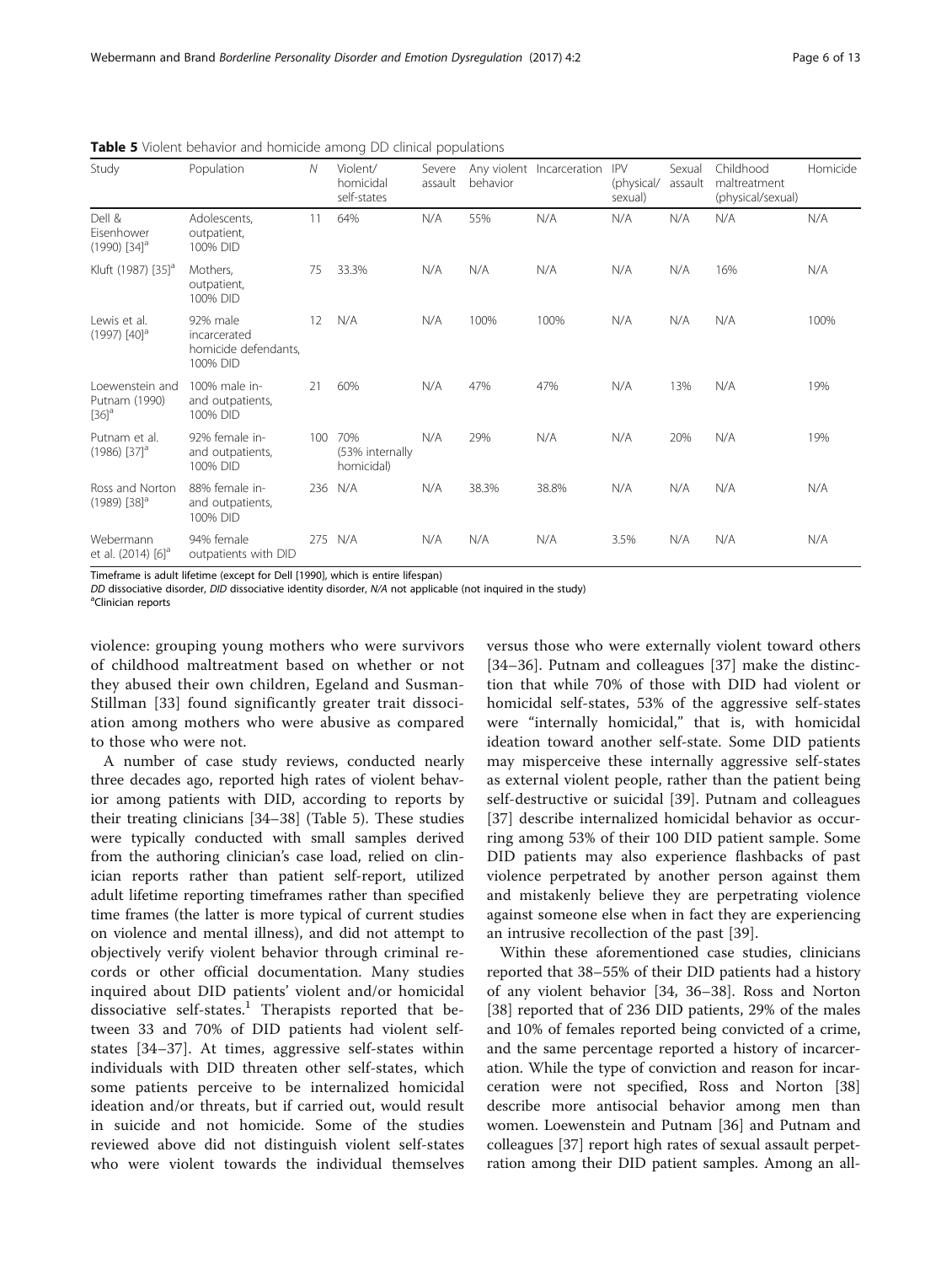male sample, Loewenstein and Putnam [[36\]](#page-11-0) reported 13% of patients reported having perpetrated a sexual assault, while in a predominately female sample, Putnam and colleagues [\[37](#page-11-0)] reported 20% of patients reported having perpetrated sexual assault. Lewis, Yeager, Swica, Pincus and Lewis [\[40\]](#page-11-0) reported severe childhood maltreatment and adult psychopathology among 12 DID inmates who were incarcerated for homicide. Two studies found 19% of DID patients had completed homicide [[36, 37\]](#page-11-0). Loewenstein and Putnam [[36\]](#page-11-0) attribute this extremely high rate of violent behavior to the childhood maltreatment these patients experienced which increases their risk for aggression and violence, as well as their reliance on an all-male sample, who have higher rates of violence. Alternatively, Putnam and colleagues [\[37](#page-11-0)] describe confusion about "personified intraphysic conflicts" among the patients leading to misperceptions about the degree of actual violence among DID patients, as described above.

These numbers are concerning, but they are not consistent with more recent studies of DD patients and clinicians that utilize different sampling techniques and designs. Within the international prospective Treatment of Patients with DD (TOP DD) Network Study, only 2% of clinicians and 4–7% of patients report that DD (including both DID and DDNOS/OSDD) patients perpetrated sexual coercion or sexual assault toward a partner in their adult lifetime [[41](#page-11-0)]. Additionally, rates of perpetration of intimate partner violence were low among DD patients, according to therapists: only 3.5% of DD patients were reported by their TOP DD therapists as having perpetrated physical or sexual abuse toward a partner in their adult lifetime [\[6](#page-11-0)].

To date, no studies have examined the variables that might contribute to violence and/or criminal behavior among individuals with DDs. Given the important role that emotion dysregulation has had in predicting violence among individuals with BPD, emotion dysregulation should be examined as a possible contributing factor among individuals with DDs. Dissociative and PTSD symptoms may also be associated with violence or criminal behavior due to the possibility that when highly symptomatic, individuals with DDs may be overwhelmed and unable to manage their symptoms such that they become vulnerable to dyscontrol. Lastly, potential psychological comordities to DDs related to violent behavior within the literature, such as mood and substance use disorders, should be examined as potential explanatorty variables for recent criminal justice involvement.

## The present study

Many questions remain regarding what role mental illness plays in violence. Are mentally ill individuals more likely to perpetrate violence compared to people who do

not have mental illness? What psychiatric diagnoses are most highly associated with violent behavior and crime? Are individuals with DDs particularly likely to engage in violent and/or criminal behavior? The present study attempts to provide evidence on violent behavior and crime among individuals with DDs engaged in outpatient treatment.

The purpose of our study was threefold; first, to provide a review of the extant literature on DDs and violent behavior; second, to describe the prevalence of recent criminal justice involvement among a sample of treatment-engaged individuals with DDs; and third, to assess symptomatic predictors of violent behavior and crime among individuals with DDs, including dissociative, emotion dysregulation, posttraumatic stress disorder (PTSD) and depressive symptoms, as well as problematic substance use. We hypothesized that crime rates would be low in our sample of individuals with DDs, with the majority of patients reporting no recent criminal history or involvement with the criminal justice system, unless their involvement was as victims of crime. Additionally, we hypothesized that the aforementioned symptoms (dissociation, emotion dysregulation, PTSD, depression and substance use) would not be significantly associated with recent criminal behavior and justice system involvement.

## Methods

## Procedure

### Overview and recruitment

Clinician and patient participants were recruited through the Treatment of Patients with Dissociative Disorders (TOP DD) Network study. The TOP DD Network study is a longitudinal educational intervention study of patients with DDs who are diagnosed with either DID or DDNOS/OSDD. Over the course of 1 year, patients and clinicians watched weekly 7–15 min psychoeducational and skills training videos and completed written reflection and behavioral exercises. Additionally, therapist and patient participants completed surveys every 6 months (at baseline, 6, 12, 18 and 24 months) that provided additional clinical and behavioral data.

Clinicians were recruited through listservs for mental health professionals, professional trauma conferences and emails to participated in the first TOP DD study [[42,](#page-11-0) [43\]](#page-12-0). Clinicians were asked to enroll as a dyad with one DD patient from their caseload. All clinician and patient participants completed a voluntary consent process, and the study was approved by the Towson University Institutional Review Board. Eligibility requirements for patients in the TOP DD Network study included a DD diagnosis (DID, DDNOS or OSDD); being in treatment with their current clinician for at least 3 months prior to starting the study; reading English at an  $8<sup>th</sup>$  grade level;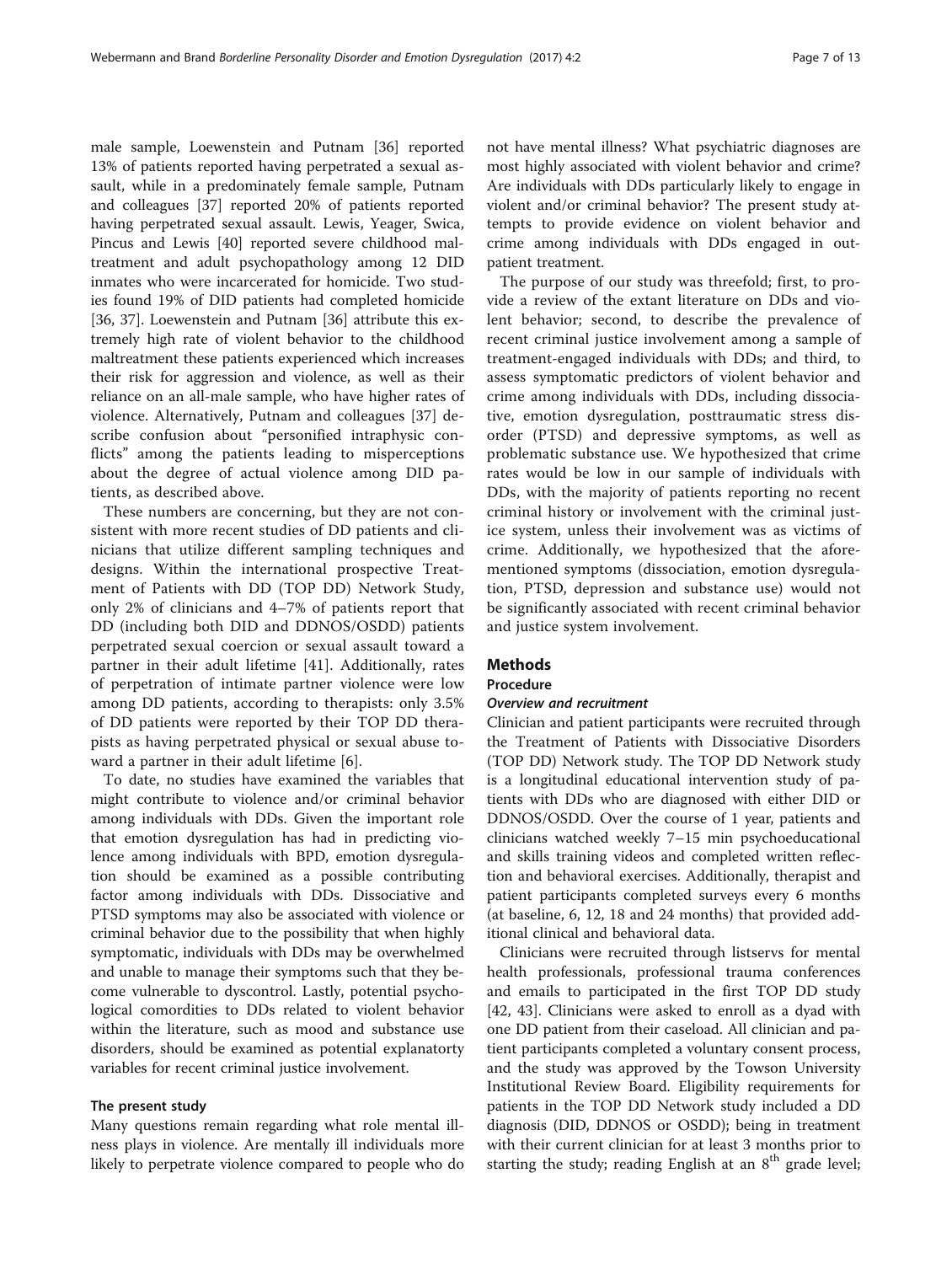being willing to continue in individual therapy and complete approximately 2 ½ hours weekly of study activities; and being able to tolerate references to trauma, dissociation and safety struggles.

### **Participants**

The total TOP DD Network study included 242 patients who completed baseline measures, presented after the screening measures which verified study eligibility. TOP DD Network study patient participants were majority female (88.6%), Caucasian (82.1%), middle-aged  $(Median = 41)$ , highly-educated (50.9%) had at least a college diploma), and primarily resided in the United States (42.3%), although the study recruited internationally with a sizeable portion derived from Norway (27.5%) as well as other countries (30.2%). About half of participants (55.2%) were either in a dating or married relationship. Patients were primarily diagnosed by their therapists as having DID (63.4%). Clinician participants were primarily female (80%) and Caucasian (91.3%). Most reported years of experience as therapists (*Median* = 15), as well as in treating trauma (*Median* = 13), and dissociation (*Median* = 8). Clinicians primarily worked in private practice (81.1%) or in an outpatient clinic or hospital (41.6%).

## Patient measures

#### Criminal justice involvement

DD patients were asked about involvement with the criminal justice system in the last 6 months including contact with the police, charges, convictions, court cases, fines, incarceration, probation, referral to mental health through the criminal justice system, and serving as a criminal witness. Participants could respond yes or no to these questions. Clinicians were not asked about their patients' recent criminal justice involvement.

## Trait dissociation

Trait dissociation was measured at baseline by the Dissociative Experiences Scale-II (DES) [[28](#page-11-0)]. DES is a 28-item, 10-point scale (ranging from 0 to 100% of the time) where the participant indicates what percentage of the time a particular dissociative experience occurred within the past month. A meta-analysis by van Ijzendoorn and Schuengel [[44](#page-12-0)] demonstrated testretest reliability of .78–.93,  $\alpha$  = .93, and convergent validity of  $r = .67$ . The measure was scored by adding the item frequency values and dividing by the total number of items, yielding an average summary score for each participant.

#### Emotion dysregulation

Emotional dysregulation was measured at baseline by the Difficulties with Emotion Regulation Scale (DERS) [[45\]](#page-12-0). DERS is a 36-item, 5-point scale (ranging from almost never [0–10% of the time] to almost always [91– 100% of the time]) where the participant indicates what percentage of the time a particular difficulty with emotion regulation applies to them. The DERS has six subscales encompassing difficulties with accepting emotions, goal-directed behavior, impulse control, as well as lack of emotional awareness, emotional clarity and emotion regulation strategies. Gratz and Roemer [\[45](#page-12-0)] reported  $\alpha$  > .80 for the six DERS subscales, while Mitsopoulou, Kafetsios, Karademas, Papastefanakis & Simos [\[46](#page-12-0)] demonstrated a test-retest reliability ranging from .63 to 81 for the six DERS subscales. The measure was scored by summing the item frequency values.

#### Posttraumatic stress disorder

PTSD symptomatology and severity was measured with PTSD Checklist-Civilian (PCL-C) [[47\]](#page-12-0). The PCL-C is a 17-item, 5-point scale (ranging from not at all to extremely) where a participant indicates how often they have experienced a particular PTSD symptom within the past month. A total score of 50 points is the typical cutoff indicating a possible PTSD diagnosis [[48](#page-12-0)]. Weathers and colleagues [[47\]](#page-12-0) reported a test–retest reliability of .96 with a retest interval of 2 to 3 days [[47](#page-12-0)]. The measure was scored by summing all items together.

#### Depression

Depressive disorders were assessed by having clinicians report whether their patient currently had a diagnosis of either dysthymia or major depression (yielding answers of yes or no). Major depressive disorder and persistent depressive disorder (e.g., dysthymia) were assessed as potential predictors of criminal behavior.

## Substance use

Substance use disorders were assessed by having clinicians report whether their patient currently had a diagnosis of a substance use disorder (differentiated from a substance/medication-induced mental disorder; answers were yes or no.)

#### Analyses

Binary logistic regression was utilized to assess symptomatic predictors of recent criminal justice involvement in individuals with DDs. Logistic regression was chosen because it predicts membership for a dichotomous dependent variable (i.e., criminal justice involvement) from multiple independent variables, and is appropriate in cases of unequal group sample sizes. We ran eight separate logistic regressions to assess symptomatic predictors of each of the eight criminal justice involvement variables. We report Nagelkerke  $R$  squared effect sizes on the significant omnibus models. We adjusted alpha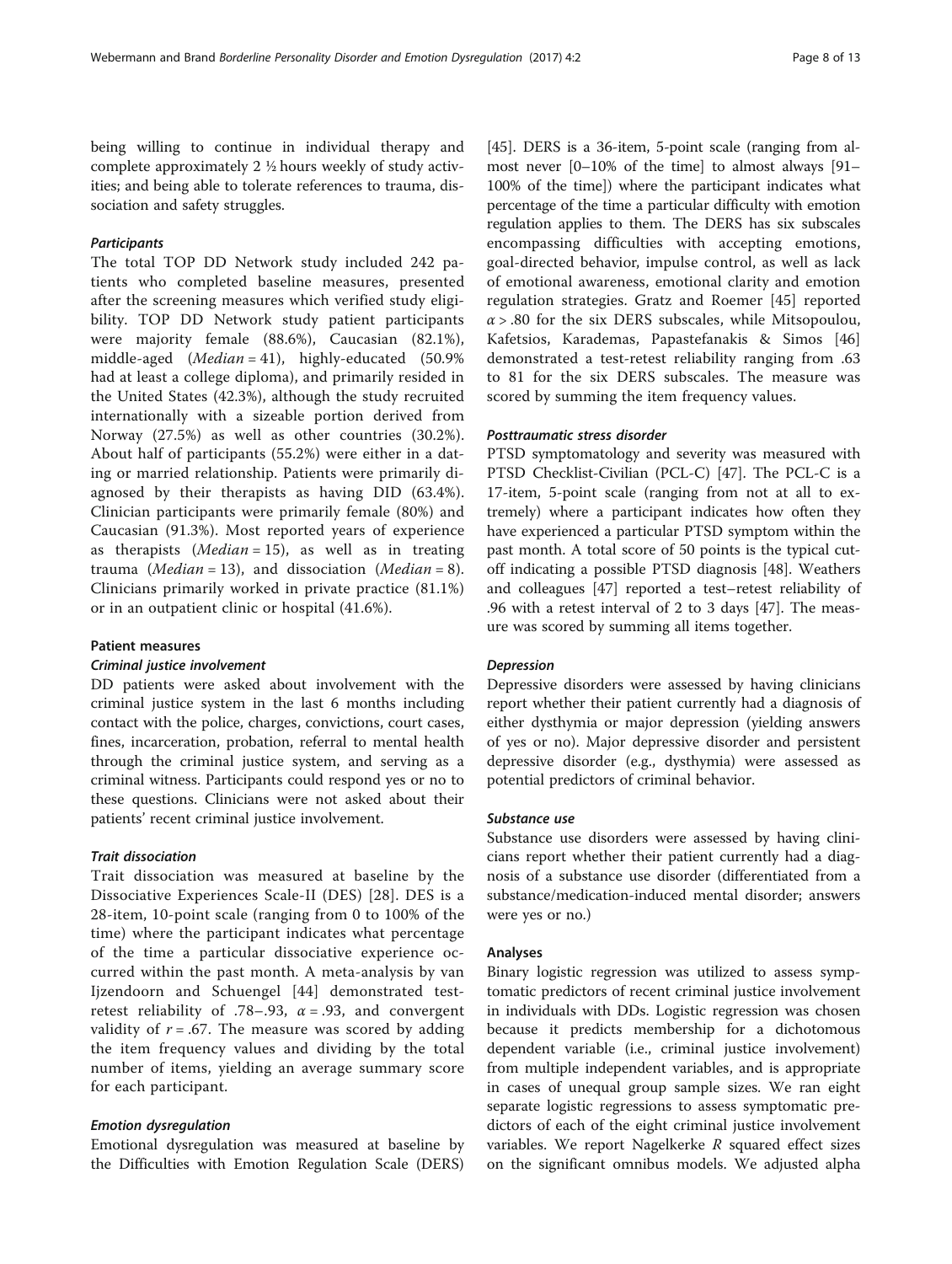levels to account for multiple hypothesis testing, and the critical  $p$ -value = 0.0062. The sample size for the logistic regression models was  $N = 125$ , as variables were used from both clinician and patient surveys, and both prebaseline screening and baseline surveys, which each contained slightly different sample sizes.

## Results

## Prevalence of recent criminal justice involvement

Among 173 DD patients, 12.7% reported contact with the police within the last 6 months; the reasons for this contact were not queried. The patients reported low rates of recent criminal behavior in the last 6 months (Table [6](#page-9-0)): 4.8% reported involvement in a court case, although it is unknown what role the patient played in the court proceedings (e.g., witness, victim, alleged criminal); 3.6% were witnesses in a criminal case; 3% reported a legal charge; 1.8% reported a fine (s); 1.2% reported a criminal justice mental health referral; and 0.6% reported having been incarcerated. None of the 173 DD patients reported convictions or probation during the most recent 6 months.

Regarding the nature of criminal justice involvement, patients had the option of explaining criminal justice involvement they labeled as "other." Eight individuals elected to complete the "other" open text box, indicating the following: calling the non-emergency police due to loud neighbors; reporting a substance abusing child to the police; reporting criminal offenses; participating in divorce court and domestic violence orders; receiving a traffic ticket; "[meeting] with secret service;" reporting a suspicious vehicle; and being admitted to the hospital with police involvement.

#### Symptomatic predictors of criminal justice involvement

Within binary logistic regressions assessing symptomatic predictors of eight types of recent criminal justice involvement, symptomatology significantly predicted recent contact with police,  $\chi^2$  (6) = 13.28, p < .05, Nagelkerke  $R^2$  = 0.17. Post-hoc tests indicated that only PTSD symptoms (via the PCL-C) significantly predicted recent contact with police,  $p < .01$ . However, after applying the critical  $p$ -value = 0.0062, neither the omnibus model nor the post-hoc tests remained significant.

Symptomatology also significantly predicted recent contact with the court system,  $\chi^2$  (6) = 26.18, p < .001, Nagelkerke  $R^2 = 0.59$ . Post-hoc tests indicated that PTSD symptoms (via the PCL-C) significantly predicted recent contact with the court system,  $p < 01$ , as well as a substance use disorder diagnosis (via clinician report),  $p < .01$ . However, after applying the critical  $p$ -value = 0.0062, the post-hoc tests did not remain significant.

## **Discussion**

The present study had three aims: first, to provide a review of the extant literature on DDs and violent behavior; second, to describe the prevalence of recent criminal justice involvement among a sample of treatmentengaged individuals with DDs; and third, to assess symptomatic predictors of recent criminal justice involvement within the DD sample.

As we hypothesized, criminal justice involvement among individuals with DDs within the prior 6 months was low, according to patient self-reports. Specifically, patients reported the following in the prior 6 months: 4.8% were involved in a court proceeding, 3.6% were witnesses in a criminal case, 3% had a legal charge, 1.8% received a fine (s), 1.2% received a criminal justice mental health referral, and only 0.6% had been incarcerated. None of the DD patients reported convictions or probation during the past 6 months. This contrasts with prior case study reviews of DID patients in which clinicians reported a history of violent behavior among 29–55% of DID patients, and severely violent crime (e.g., homicide and sexual assault) among upwards of 20% of patients [[34, 36](#page-11-0)–[38\]](#page-11-0). While the prior studies assess lifetime rates, as compared to the present study's 6-month time frame, and relied on clinician reports rather than patient selfreports, the inconsistencies are instructive. The contrasting results may mean that as sampling and assessment techniques develop, research on individuals with DDs will increasingly suggest they are not as prone to violence or crime as initially thought, as violence towards self may have been conflated with violence towards others. Individuals with DD seem to pose a greater threat to themselves then to anyone else, as reflected in their very high rates of self-injurious behavior and frequent suicide attempts [\[42,](#page-11-0) [43, 49\]](#page-12-0).

Additionally, our hypothesis that symptoms of emotion dysregulation, dissociation, PTSD, depression (major depressive disorder and persistent depressive disorder), and substance use disorder were not associated with criminal justice involvement in our sample was supported. Out of eight different types of recent criminal justice involvement, symptoms were able to significantly predict only DD patients' recent contact with police, as well as recent court involvement, but the former omnibus model did not remain significant after applying the critical alpha which adjusted for Type I error due to multiple hypothesis testing. Regarding recent court involvement, PTSD symptoms and substsance use disorder symptoms significantly predicted recent court involvement, but again, these post-hoc tests did not remain significant after applying the critical alpha. Thus, no symptoms reliably predicted criminal behavior among those with DDs. More importantly, dissociative symptoms did not significantly predict any type of criminal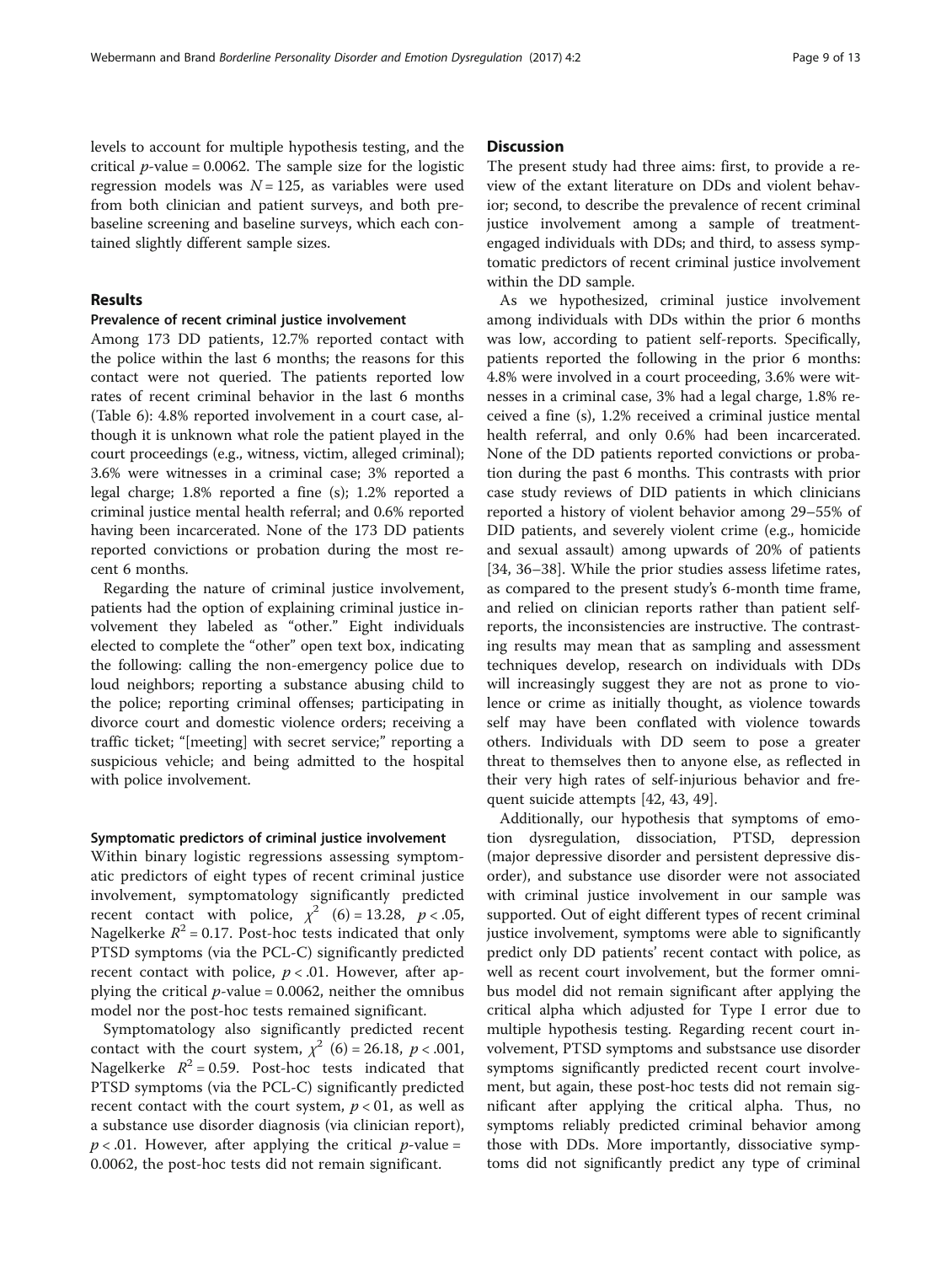<span id="page-9-0"></span>

| Criminal behavior                |                 | Total M % endorsing | $\propto$             | Nagelkerke R squared | DES                          | <b>DERS</b>                  | PCL-C                        | MDD                              | gg            | gus                              |
|----------------------------------|-----------------|---------------------|-----------------------|----------------------|------------------------------|------------------------------|------------------------------|----------------------------------|---------------|----------------------------------|
| Contact with police              | 125             | 12.7%               | $13.28$ <sup>*</sup>  | 0.17                 | si<br>Si                     | si<br>Si                     | to.co                        | si<br>N                          |               | S.<br>N                          |
| Contact with the court system    | 125             | 4.8%                | $26.18$ <sup>**</sup> | 0.59                 | $\stackrel{\triangle}{\geq}$ | $\stackrel{\triangle}{\geq}$ | $\overline{0}$               | S.                               | S.i           | $0.01$ <sup>*</sup>              |
| Criminal witness                 | $\overline{25}$ | 3.6%                | 5.48                  | 0.17                 | $\stackrel{\triangle}{\geq}$ | $\stackrel{\triangle}{\geq}$ | $\stackrel{\triangle}{\geq}$ | $\lessapprox$                    | $\lessapprox$ | $\stackrel{\triangleleft}{\geq}$ |
| Charged with an offense          | 25              | 3%                  | 12.06                 | 0.45                 | $\stackrel{\triangle}{\geq}$ | $\stackrel{\triangle}{\geq}$ | $\stackrel{\triangle}{\geq}$ | $\leq$                           | $\lessapprox$ | $\stackrel{\triangle}{\geq}$     |
| Fined                            | 25              | $-8%$               | 11.65                 | 001                  | $\stackrel{\triangle}{\geq}$ | $\stackrel{\triangle}{\geq}$ | $\stackrel{\triangle}{\geq}$ | $\lesssim$                       | $\lesssim$    | $\stackrel{\triangleleft}{\geq}$ |
| Referral to mental health system | 125             | 1.2%                | 8.68                  | 0.44                 | $\stackrel{\triangle}{\geq}$ | $\lessapprox$                | $\stackrel{\triangle}{\geq}$ | $\stackrel{\triangleleft}{\geq}$ | $\lessapprox$ | $\stackrel{\triangleleft}{\geq}$ |
| Incarceration                    | 125             | 0.6%                | 11.65                 | $\frac{8}{1}$        | $\stackrel{\triangle}{\geq}$ | $\stackrel{\triangle}{\geq}$ | $\frac{1}{2}$                | ∖<br>M                           | $\lessapprox$ | $\stackrel{\triangleleft}{\geq}$ |
| Conviction                       | 125             | 86                  |                       |                      |                              |                              |                              |                                  |               |                                  |
| Probation                        | 125             | 86                  |                       |                      |                              |                              |                              |                                  |               |                                  |

DD Dissociative Disorder, TOP DD Network Study Treatment of Patients with Dissociative Disorders Study, DES Dissociative Experiences Scale, DERS Difficulties with Emotion Regulation Scale, PCL-C PTSD Checklist-Civilian, MDD Major Depressive Disorder, PDD Persistent Depressive Disorder (Dysthymia), SUD Substance Use Disorder

 $p < 05$ 

p < .00625 (critical p-value)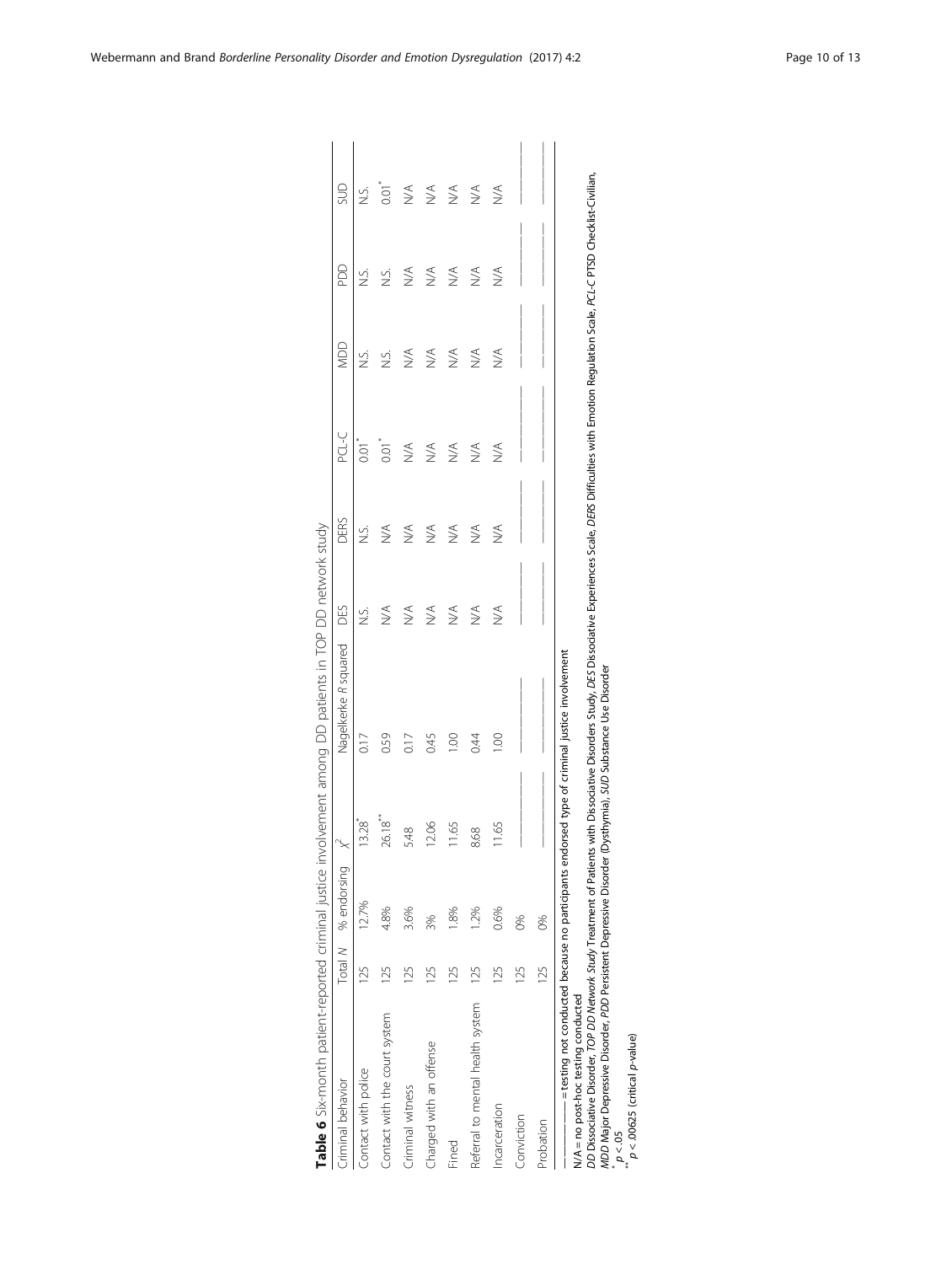justice involvement among our sample of DD patients. This counters the notion that dissociative symptoms increase risk for criminal and violent behavior. It is also possible that given the high level of dissociation and PTSD among our sample, the strength of the relationships could have been attenuated due to a ceiling effect.

Our study's major limitations concern selection bias and the nature of data available on patients' criminal justice involvement. First, our participants are in psychotherapeutic treatment and thus may not be representative of those with DDs who do not present to treatment, nor of those in the criminal justice system who have DDs and dissociation. Additionally, by definition, our sample experience severe and chronic trait dissociation, but some criminal behavior may be more related to state dissociation [\[29, 30](#page-11-0)]. Second, our data on patients' criminal justice system involvement was limited: we did not collect clinician reports of patients' recent criminal justice involvement, details regarding the nature of patients' recent criminal justice involvement (i.e., our data on police contact and court cases are ambiguous as to whether they indicate possible criminal behavior or being involved as a witness or victim), nor data on lifetime criminal justice involvement. Many studies on mental illness and violent behavior use lifetime rates, and thus this would facilitate comparisons across studies.

Using patient self-reports of criminal justice involvement in the present study may have provided more accurate responses than only using clinician reports, as it is possible that patients would not report criminal behavior to their clinicians due to social desirability concerns and taboos around criminality, although clinician reports would have been a useful adjunct to patient self-reports. Future studies should review criminal justice records for this population because lifetime memories can be difficult to accurately solicit due to amnesia, and due to the confusion some patients may experience between past and present as well as internal versus external events [[39](#page-11-0)]. Future studies should assess both lifetime and recent criminal justice involvement, utilizing clinician reports and criminal justice records in addition to patient self-reports.

Studies on psychopathology and violent behavior should include DD individuals in their samples. Small forensic studies have assessed DDs in violent offenders [[40\]](#page-11-0) but larger epidemiological studies of violent offenders have not included DDs, despite assessing a range of psychopathology among offenders [\[7](#page-11-0)–[9, 11](#page-11-0)–[14](#page-11-0), [26, 27](#page-11-0)].

## Conclusions

In summary, recent criminal justice involvement among our DD clinical sample is low, according to patient selfreports and is not predicted by dissociative, PTSD or emotion dysregulation symptoms, nor by clinician

reported substance abuse disorders or mood disorders. This provides compelling evidence contradicting public and media misconceptions and stereotypes of those with DDs as highly prone to criminality and violence. Public awareness about DDs needs to improve through thoughtful and accurate portrayals of DD, as well as all mental illnesses, in media and literature so that stereotypes and stigma are replaced with understanding and scientifically based knowledge. Enduring stigmas portraying those with mental illness as violent may have considerable negative impacts on their treatment engagement, ability to seek out social support, and overall quality of life [[2, 3](#page-11-0)]. Reductions in stereotypes and stigma will allow those with mental illness to live more comfortably and safely and allow the general public to also be less fearful and more compassionate towards those with DDs and all forms of mental illness.

## **Endnotes**

<sup>1</sup>Sometimes referred to as personalities, identities or parts.

#### Abbreviations

BPD: Borderline personality disorder; DD: Dissociative disorders; DDNOS: Dissociative disorder not otherwise specified; DERS: Difficulties with Emotion Regulation Scale; DES: Dissociative Experiences Scale; DID: Dissociative identity disorder; DSM: Diagnostic and Statistical Manual of Mental Disorders; OSDD: Other specified dissociative disorder; PCL-C: PTSD Checklist-Civilian; PTSD: Posttraumatic stress disorder; SMI: Severe mental illness; TOP DD Network Study: Treatment of Patients with Dissociative Disorders Network Study

#### Acknowledgements

The authors warmly thank the patients and therapists who generously donated their time to participate in the TOP DD Network study.

#### Funding

The authors declare that this research was funded by foundations (i.e., ANS Research, Constantinidas Family Foundation), private donations (including from Anne Bartello and family, Brad Foote, M.D. and gifts made to Sheppard Pratt Health System's Trauma Disorders Research Program and Towson University's Foundation), and grants from Towson University.

#### Availability of data and materials

Please contact corresponding author for data requests.

#### Authors' contributions

ARW conducted the literature review, analyzed the data and drafted the manuscript. BLB is the Principal Investigator for the study from which the data is derived (the TOP DD Network Study), developed the methods and assisted in manuscript writing. Both authors read and approved the final manuscript.

#### Authors' information

Aliya R. Webermann, M.A., is a clinical/community doctoral student at University of Maryland, Baltimore County (UMBC), USA and a graduate of the clinical psychology master's program at Towson University. Ms. Webermann's research primarily concerns the links between intimate partner violence, complex trauma and trauma and dissociative disorders. Bethany L. Brand, Ph.D., is the Martha A. Mitten Professor of Psychology at Towson University and maintains an independent practice in clinical psychology on Towson, Maryland, USA. She serves as an expert witness in criminal, civil, disability and employment matters. Dr. Brand conducts research on the assessment and treatment of trauma disorders, including the assessment of feigned dissociative disorders.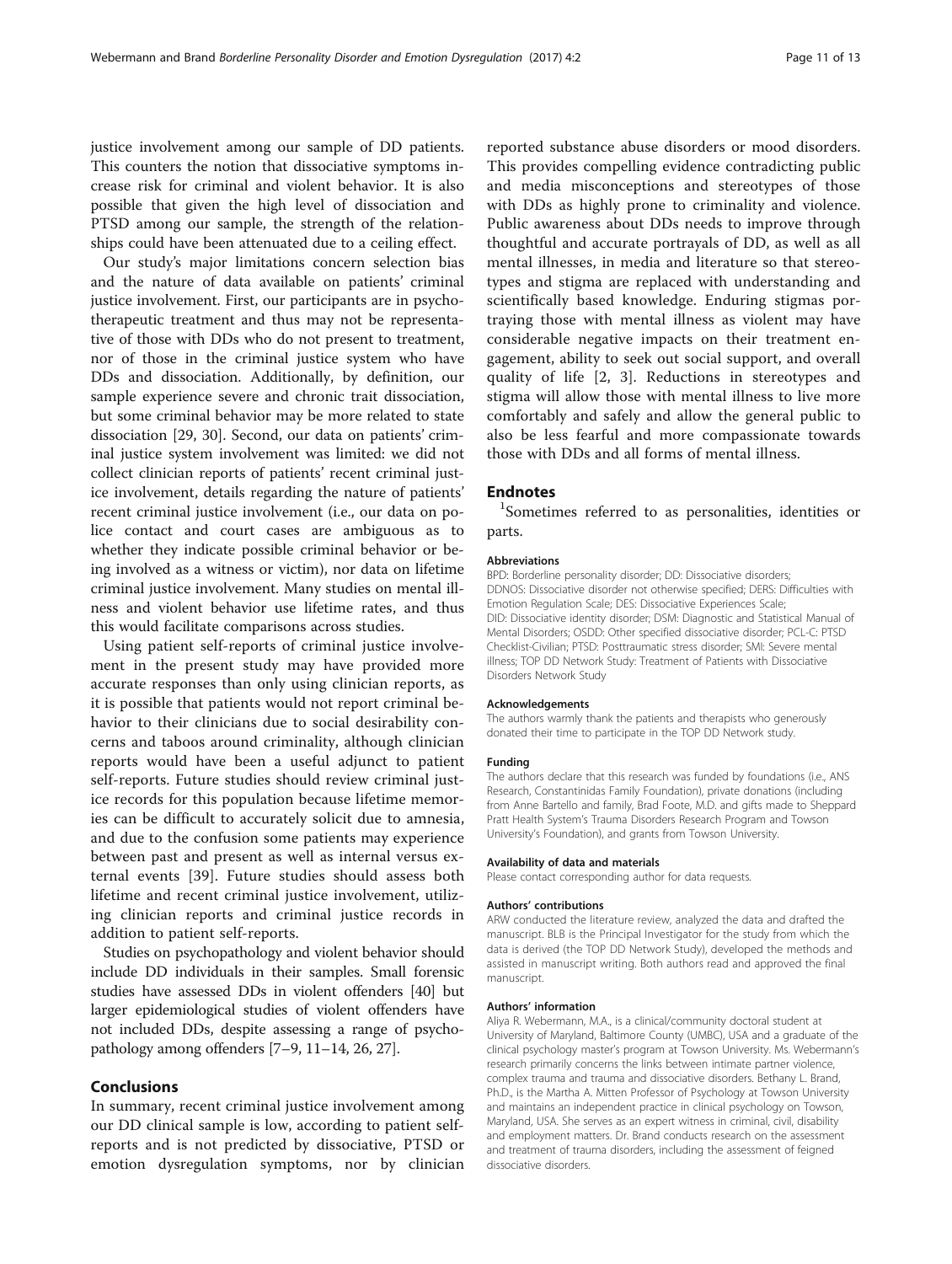#### <span id="page-11-0"></span>Competing interests

The authors declare that they have no competing interests.

#### Consent for publication

Not applicable.

## Ethics approval and consent to participate

The TOP DD Network Study received approval from the Towson University Institutional Review Board in 2014, IRB number IRB00002844. All particpants completed an informed consent process before participating in the study.

#### Author details

<sup>1</sup>University of Maryland Baltimore County, 1000 Hilltop Circle, Math/ Psychology Building Rm. 312, Baltimore County, Baltimore, MD 21250, USA. 2 Department of Psychology, Towson University, Towson 21252, MD, USA.

#### Received: 30 October 2016 Accepted: 13 January 2017 Published online: 23 January 2017

#### References

- 1. Link BG, Phelan JC, Bresnahan M, Stueve A, Pescosolido BA. Public conceptions of mental illness: Labels, causes, dangerousness, and social distance. Am J Public Health. 1999;89(9):1328–33.
- 2. Gonzales L, Davidoff KC, Nadal KL, Yanos PT. Microaggressions experienced by persons with mental illnesses: An exploratory study. Psychiatr Rehabil J. 2015;38(3):234–41.
- Stuart H. Media portrayal of mental illness and its treatments: What effect does it have on people with mental illness? CNS Drugs. 2006;20(2):99–106.
- 4. Crisanti AS, Frueh BC, Archambeau O, Steffen JJ, Wolff N. Prevalence and correlates of criminal victimization among new admissions to outpatient mental health services in Hawaii. Community Ment Health J. 2014;50(3):296–304.
- 5. Teplin LA, McClelland GM, Abram KM, Weiner DA. Crime victimization in adults with severe mental Illness: Comparison with the National Crime Victimization Survey. Arch Gen Psychiatry. 2005;62(8):911–21.
- 6. Webermann AR, Brand BL, Chasson GS. Childhood maltreatment and intimate partner violence in dissociative disorder patients. Eur J Psychotraumatol. 2014;5:1–8.
- 7. Elbogen EB, Johnson SC. The intricate link between violence and mental disorder: Results from the national epidemiologic survey on alcohol and related conditions. Arch Gen Psychiatry. 2009;66(2):152–61.
- 8. Fazel S, Grann M. Psychiatric morbidity among homicide offenders: A Swedish population study. Am J Psychiatry. 2004;161(11):2129–31.
- 9. Flynn S, Abel KM, While D, Mehta H, Shaw J. Mental illness, gender and homicide: A population-based descriptive study. Psychiatry Res. 2011;185(3): 368–75.
- 10. González RA, Igoumenou A, Kallis C, Coid JW. Borderline personality disorder and violence in the UK population: Categorical and dimensional trait assessment. BMC Psychiatry. 2016;16:1–10.
- 11. Swanson JW, Holzer CE, Ganju VK, Jono RT. Violence and psychiatric disorder in the community: Evidence from the Epidemiologic Catchment Area surveys. Hosp Community Psychiatry. 1990;41(7):761–70.
- 12. Coker KL, Smith PH, Westphal A, Zonana HV, McKee SA. Crime and psychiatric disorders among youth in the US population: An analysis of the national comorbidity survey–adolescent supplement. J Am Acad Child Adolesc Psychiatry. 2014;53(8):888–98.
- 13. Rodway C, Flynn S, While D, Rahman MS, Kapur N, Appleby L, Shaw J. Patients with mental illness as victims of homicide: A national consecutive case series. Lancet Psychiatry. 2014;1(2):129–34.
- 14. Simpson AF, McKenna B, Moskowitz A, Skipworth J, Barry-Walsh J. Homicide and mental illness in New Zealand, 1970–2000. British J Psychiatry. 2004; 185(5):394–8.
- 15. Behavioral health trends in the United States: Results from the 2014 National Survey on Drug Use and Health (HHS Publication No. SMA 15– 4927, NSDUH Series H-50). Center for Behavioral Health Statistics and Quality. 2015. [https://www.samhsa.gov/data/sites/default/files/NSDUH-FRR1-](https://www.samhsa.gov/data/sites/default/files/NSDUH-FRR1-2014/NSDUH-FRR1-2014.pdf) [2014/NSDUH-FRR1-2014.pdf](https://www.samhsa.gov/data/sites/default/files/NSDUH-FRR1-2014/NSDUH-FRR1-2014.pdf). Retrieved 3 Aug 2016.
- 16. Gourion D. Schizophrenia and violence: A common developmental pathway? In: Verrity PM, editor. Violence and aggression around the globe. Hauppauge: Nova; 2007. p. 29–44.
- 17. Swanson JW, Borum R, Swartz MS, Monahan J. Psychotic symptoms and disorders and the risk of violent behaviour in the community. Crim Behav Ment Health. 1996;6(4):309–29.
- 18. Walsh E, Gilvarry C, Samele C, Harvey K, Manley C, Tattan T, Tyrer P, Creed F, Murray R, Fahy T. Predicting violence in schizophrenia: A prospective study. Schizophr Res. 2004;67(2–3):247–52.
- 19. Newhill CE, Eack S, Mulvey EP. A growth curve analysis of emotion dysregulation as a mediator for violence in individuals with and without borderline personality disorder. J Pers Disord. 2012;26(3):452–67.
- 20. Scott LN, Stepp SD, Pilkonis PA. Prospective associations between features of borderline personality disorder, emotion dysregulation, and aggression. Pers Disord. 2014;5(3):278–88.
- 21. Brand BL, Lanius RA. Chronic complex dissociative disorders and borderline personality disorder: Disorders of emotion dysregulation? Borderline Personal Disord Emot Dysregul. 2014;1:13.
- 22. Bruce M, Cobb D, Clisby H, Ndegwa D, Hodgins S. Violence and crime among male inpatients with severe mental illness: Attempting to explain ethnic differences. Soc Psychiatry Psychiatr Epidemiol. 2014;49(4):549–58.
- 23. Hodgins S, Alderton J, Cree A, Aboud A, Mak T. Aggressive behaviour, victimisation and crime among severely mentally ill patients requiring hospitalisation. British J Psychiatry. 2007;191(4):343–50.
- 24. Matejkowski JC, Cullen SW, Solomon PL. Characteristics of persons with severe mental illness who have been incarcerated for murder. J Am Acad Psychiatry Law. 2008;36(1):74–86.
- 25. Jordan B, Schlenger WE, Fairbank JA, Caddell JM. Prevalence of psychiatric disorders among incarcerated women: Convicted felons entering prison. Arch Gen Psychiatry. 1996;53(6):513–9.
- 26. Crime in the United States, 2014. United States Department of Justice, Federal Bureau of Investigation.2015. [https://ucr.fbi.gov/crime-in-the-u.s/](https://ucr.fbi.gov/crime-in-the-u.s/2014/crime-in-the-u.s.-2014/cius-home) [2014/crime-in-the-u.s.-2014/cius-home](https://ucr.fbi.gov/crime-in-the-u.s/2014/crime-in-the-u.s.-2014/cius-home). Retrieved 3 Aug 2016.
- 27. Wilcox DE. The relationship of mental illness to homicide. Am J Forensic Psychiatry. 1985;6(1):3–15.
- 28. Carlson EB, Putnam FW. An update on the Dissociative Experiences Scale. Dissociation. 1993;6(1):16–27.
- 29. Kruger C, Mace CJ. Psychometric validation of the State Scale of Dissociation (SSD). Psychol Psychother Theory Res Pract. 2002;75:33–51.
- 30. Moskowitz A. Dissociation and violence: A review of the literature. Trauma Violence Abuse. 2004;5(1):21–46.
- 31. Quimby LG, Putnam FW. Dissociative symptoms and aggression in a state mental hospital. Diss. 1991;4(1):21–4.
- 32. Kaplan ML, Erensaft M, Sanderson WC, Wetzler S, Foote B, Asnis GM. Dissociative symptomatology and aggressive behavior. Compr Psychiatry. 1998;39(5):271–6.
- 33. Egeland B, Susman-Stillman A. Dissociation as a mediator of child abuse across generations. Child Abuse Negl. 1996;20(11):1123–32.
- 34. Dell PF, Eisenhower JW. Adolescent multiple personality disorder: A preliminary study of eleven cases. J Am Acad Child Adolesc Psychiatry. 1990;29(3):359–66.
- 35. Kluft RP. The parental fitness of mothers with multiple personality disorder: A preliminary study. Child Abuse Negl. 1987;11(2):273–80.
- 36. Loewenstein RJ, Putnam FW. The clinical phenomenology of males with MPD: A report of 21 cases. Dissociation. 1990;3(3):135–43.
- 37. Putnam FW, Guroff JJ, Silberman EK, Barban L, Post RM. Clinical phenomenology of multiple personality disorder: review of 100 recent cases. J Clin Psychiatry. 1986;47(6):285–93.
- 38. Ross CA, Norton GR. Differences between men and women with multiple personality disorder. Hosp Community Psychiatry. 1989;40(2):186–8.
- 39. International Society for the Study of Trauma and Dissociation. Guidelines for treating dissociative identity disorder in adults, third revision. J Trauma Dissociation. 2011;12(2):115–87.
- 40. Lewis D, Yeager CA, Swica Y, Pincus JH, Lewis M. Objective documentation of child abuse and dissociation in 12 murderers with dissociative identity disorder. Am J Psychiatry. 1997;154(12):1703–10.
- 41. Webermann AR, Brand BL. The sitting duck syndrome: What contributes to dissociative patients' being victims and perpetrators of violence? Symposium to be presented to the 33rd Annual International Society for the Study of Trauma and Dissociation (ISSTD) Conference. 2016.
- 42. Brand BL, Classen C, Lanius R, Loewenstein R, McNary S, Pain C, Putnam FW. A naturalistic study of dissociative identity disorder and dissociative disorder not otherwise specified patients treated by community clinicians. Psychol Trauma. 2009;1(2):153–71.